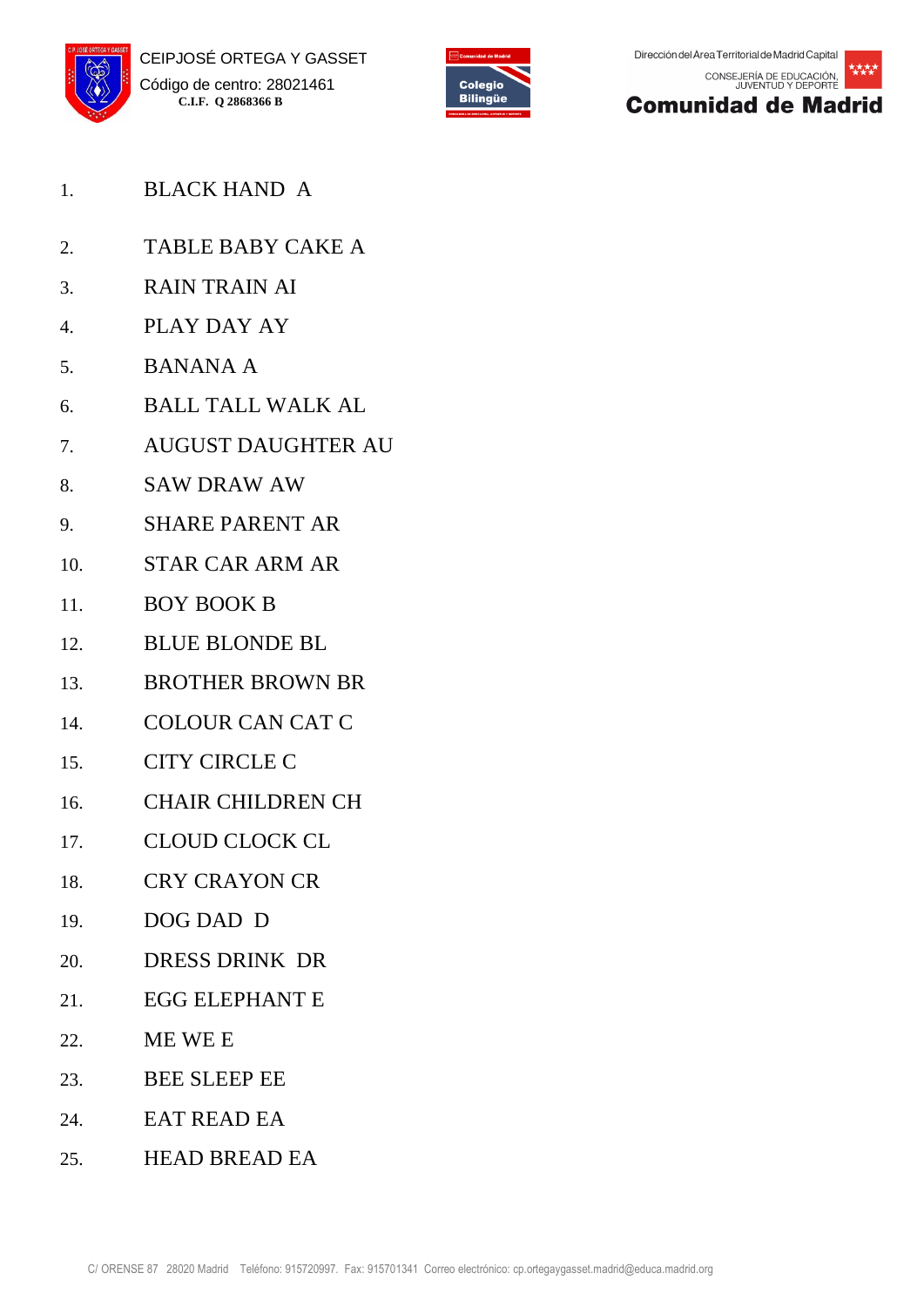





- 26. PROBLEM O
- 27. ONE TIME E
- 28. SISTER RIVER ER
- 29. FISH FATHER FL
- 30. FLOWER FLY FL
- 31. FROG FRIDAY FR
- 32. GOOD GARDEN G
- 33. GIRAFFE GYM G
- 34. GLUE GLASS GL
- 35. GRANDMOTHER GRASS GR
- 36. EIGHT NIGHT IGH
- 37. HAND HAPPY H
- 38. IN INDIAN I
- 39. I LION I
- 40. ICE FIVE I
- 41. GIRL BIRD IR
- 42. JUICE JUMP J
- 43. KISS MONKEY K
- 44. KNEE KNOW KN
- 45. LIKE LOOK L
- 46. MAN ARM M
- 47. NO NUMBER N
- 48. SING KING NG
- 49. ON ROCK O
- 50. GO HELLO O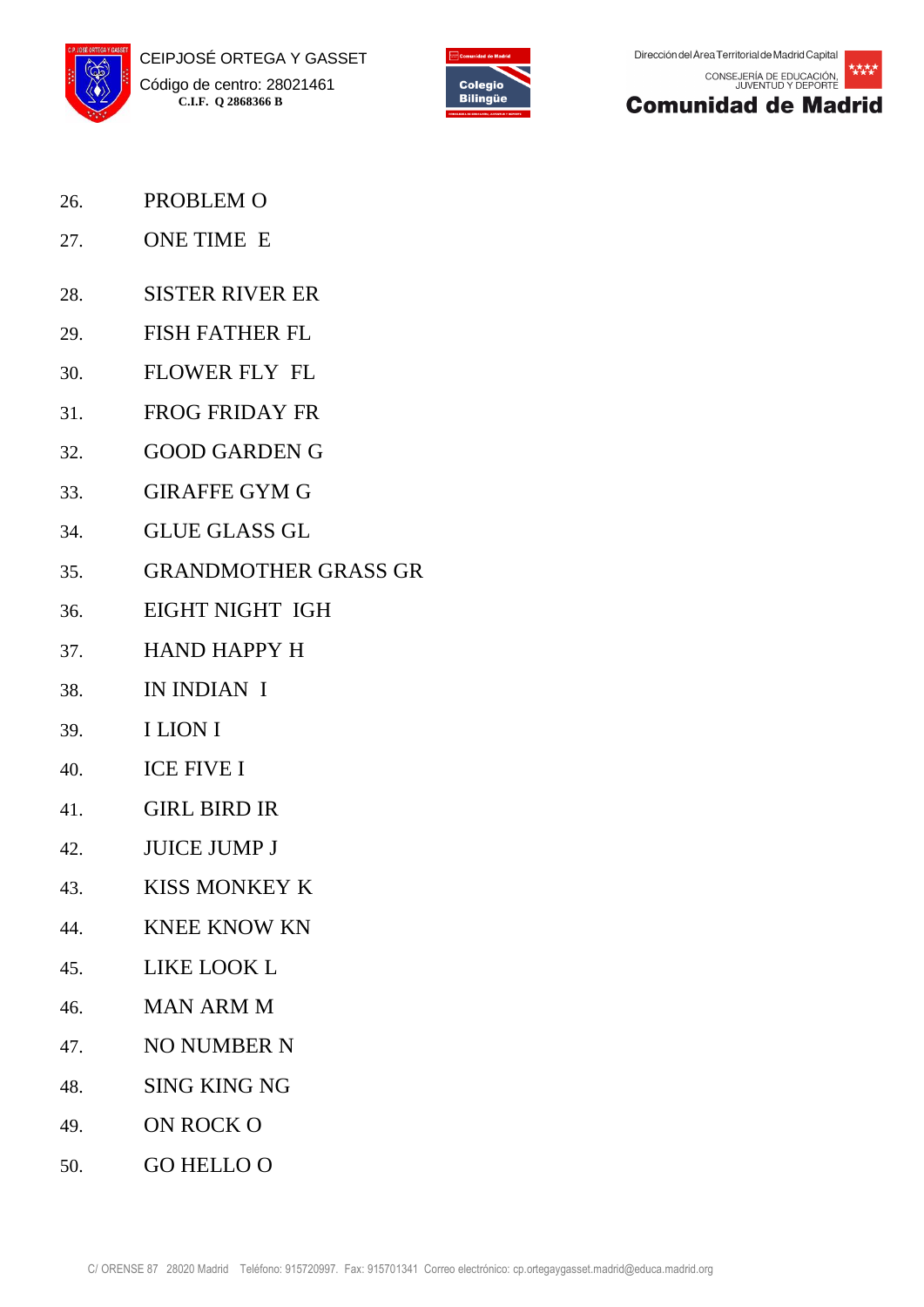





- 51. NOSE ROSE O-E
- 52. BOAT COAT OA
- 53. WINDOW LOW COW OWL OW
- 54. BOY TOY OY
- 55. MOTHER OTHER O
- 56. NOISE OIL OI
- 57. HOUSE OUT OU
- 58. DOG SONG O
- 59. FOR SHORT OR
- 60. BOOK LOOK MOON OO
- 61. DOOR FLOOR OO
- 62. PENCIL PUT U
- 63. PHONE PHOTO PH
- 64. PLAY PLANT P
- 65. PRESENT PRESIDENT PR
- 66. QUEEN LIQUID QU
- 67. RUN RAT R
- 68. SEE SAY EYES MUSIC S
- 69. SCHOOL SCARF SC
- 70. SHOE SHE SH
- 71. SKATE SKIRT SK
- 72. SLEEP SLOW SL
- 73. SMILE SMELL SM
- 74. SNOW SNAIL SN